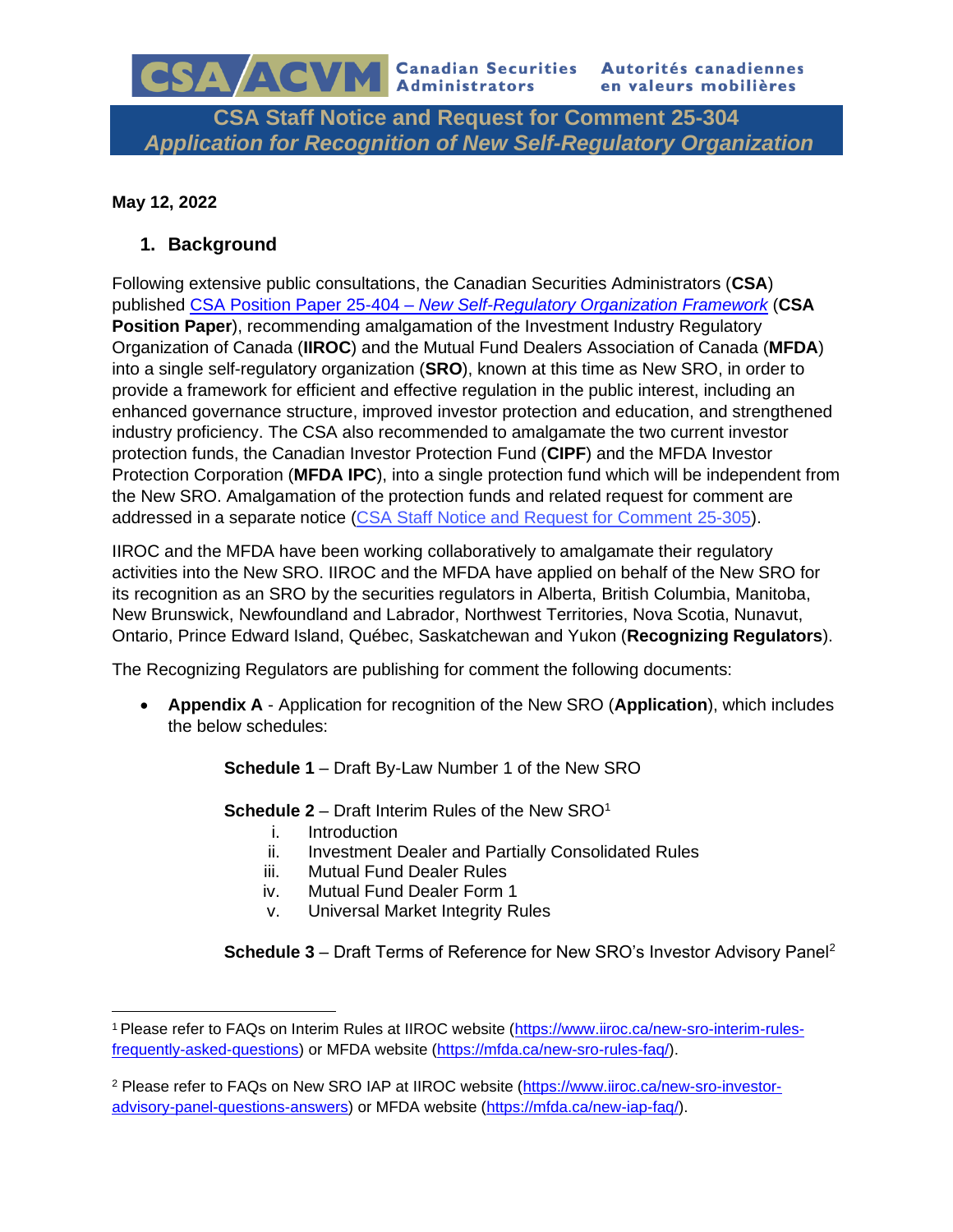## **Schedule 4** – Québec Requirements (unofficial translation)

- **Appendix B** Draft Recognition Order for the New SRO setting out the terms and conditions of recognition as well as reporting requirements for the New SRO. Following the comment process and resolution of any issues, each Recognizing Regulator will issue a substantially similar order recognizing the New SRO.
- **Appendix C** Draft MOU among the Recognizing Regulators regarding oversight of the New SRO. The MOU includes detailed protocols for: Recognizing Regulators' nonobjection process for certain changes to the New SRO governance structures; processes for the review and approval of the New SRO rules, policies and other similar instruments; and procedures for performance of periodic oversight reviews of the New SRO.

The above documents reflect the recommendations from the CSA Position Paper and provide the basis for an enhanced regulatory framework, which will include the following key features:

- Clarifying and reinforcing New SRO's public interest mandate;
- Improving New SRO's governance structure by ensuring the board of directors and board committees are composed of a majority of independent directors and independent chairs, and the governance committee is composed of all independent directors;
- Articulating clear criteria for independent directors;
- Ensuring New SRO's appropriate cooperation with the Recognizing Regulators, including alignment of strategic and business plans, annual statements of priorities and budgets;
- Transforming the current IIROC District Councils into Regional Councils to be tasked with an advisory role to staff of the New SRO on regional regulatory policy matters;
- Establishing formal investor engagement mechanisms such as an investor advisory panel and investor office and ensuring investors are represented on appropriate advisory committees; and
- Improving access to advice by providing an opportunity for introducing / carrying broker arrangements between mutual fund dealers and investment dealers

The Autorité des marchés financiers (**AMF**) is publishing simultaneously for comments its proposed transition plan for mutual fund dealers registered in Québec (**Québec MFDs**) and their registered individuals. Following the comment period, any required amendments with respect to the Québec MFDs and registered individuals will be incorporated into the Interim Rules of the New SRO to be effective upon the close of the amalgamation.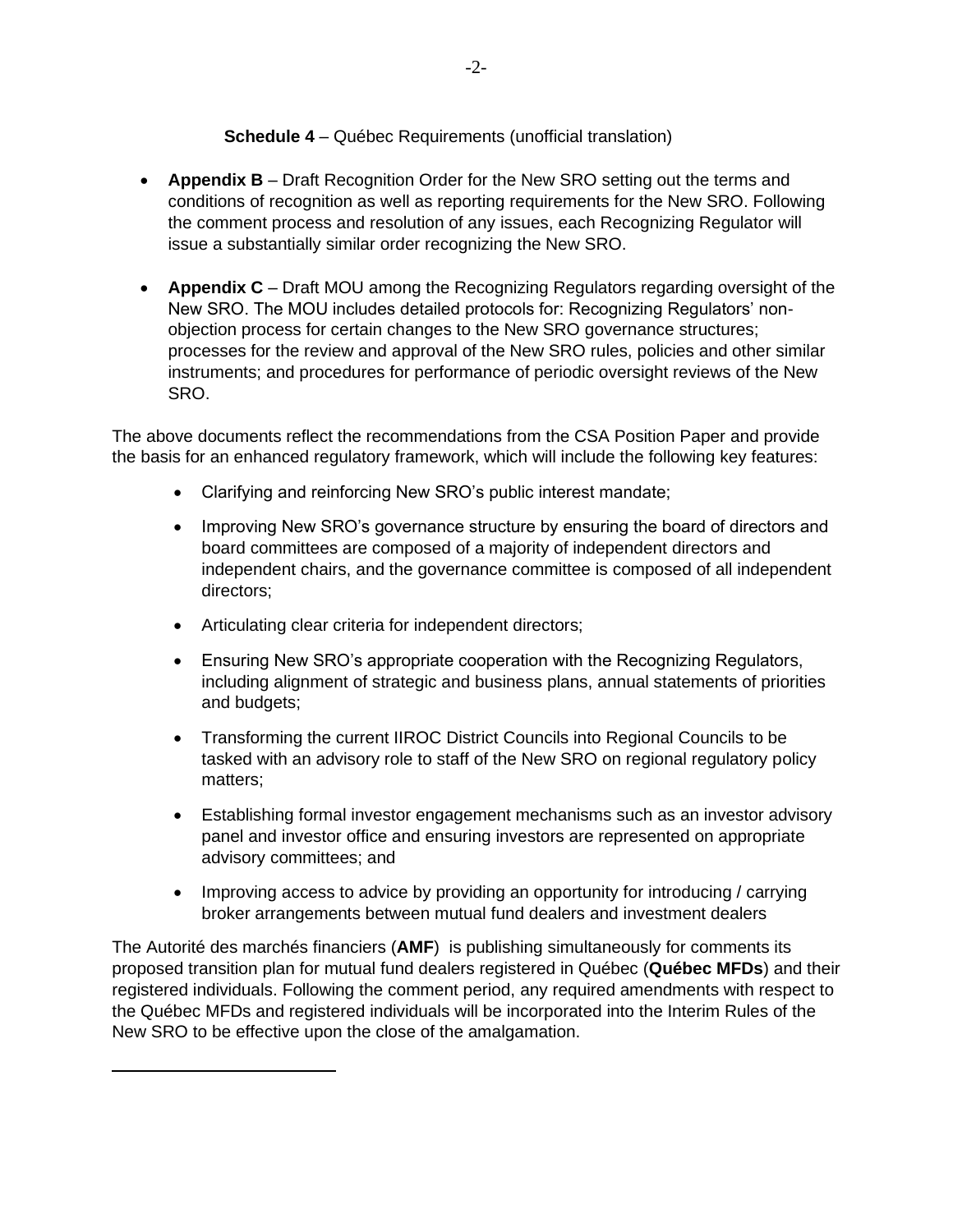# **2. Recognition of the New SRO**

The Application, published below, outlines how the New SRO will meet the criteria of recognition outlined in Schedule 1 to the Draft Recognition Order for the New SRO attached below in Appendix B.

# **3. Comment Process**

We are seeking comments on all aspects of the New SRO Application and related documents. Please submit your written comments on or before June 27, 2022. If you are not sending your written representations by email, please send us an electronic file containing submissions provided (in Microsoft Word format).

Please address your submission to all of the CSA as follows:

Alberta Securities Commission Autorité des marchés financiers British Columbia Securities Commission Manitoba Securities Commission Financial and Consumer Services Commission of New Brunswick Office of the Superintendent of Securities, Digital Government and Services, Newfoundland and Labrador Office of the Superintendent of Securities, Northwest Territories Nova Scotia Securities Commission Office of the Superintendent of Securities, Nunavut Ontario Securities Commission Prince Edward Island Office of the Superintendent of Securities

Financial and Consumer Affairs Authority of Saskatchewan

Office of the Yukon Superintendent of Securities

Please send your written representations only to the addresses below. Your written representations will be forwarded to the other CSA member jurisdictions. Your comments relating to the schedules will also be shared with IIROC and the MFDA.

The Secretary Ontario Securities Commission 20 Queen Street West 22nd Floor Toronto, Ontario M5H 3S8 Fax: 416-593-2318 Email: comments@osc.gov.on.ca

Me Philippe Lebel Corporate Secretary and Executive Director, Legal Affairs Autorité des marchés financiers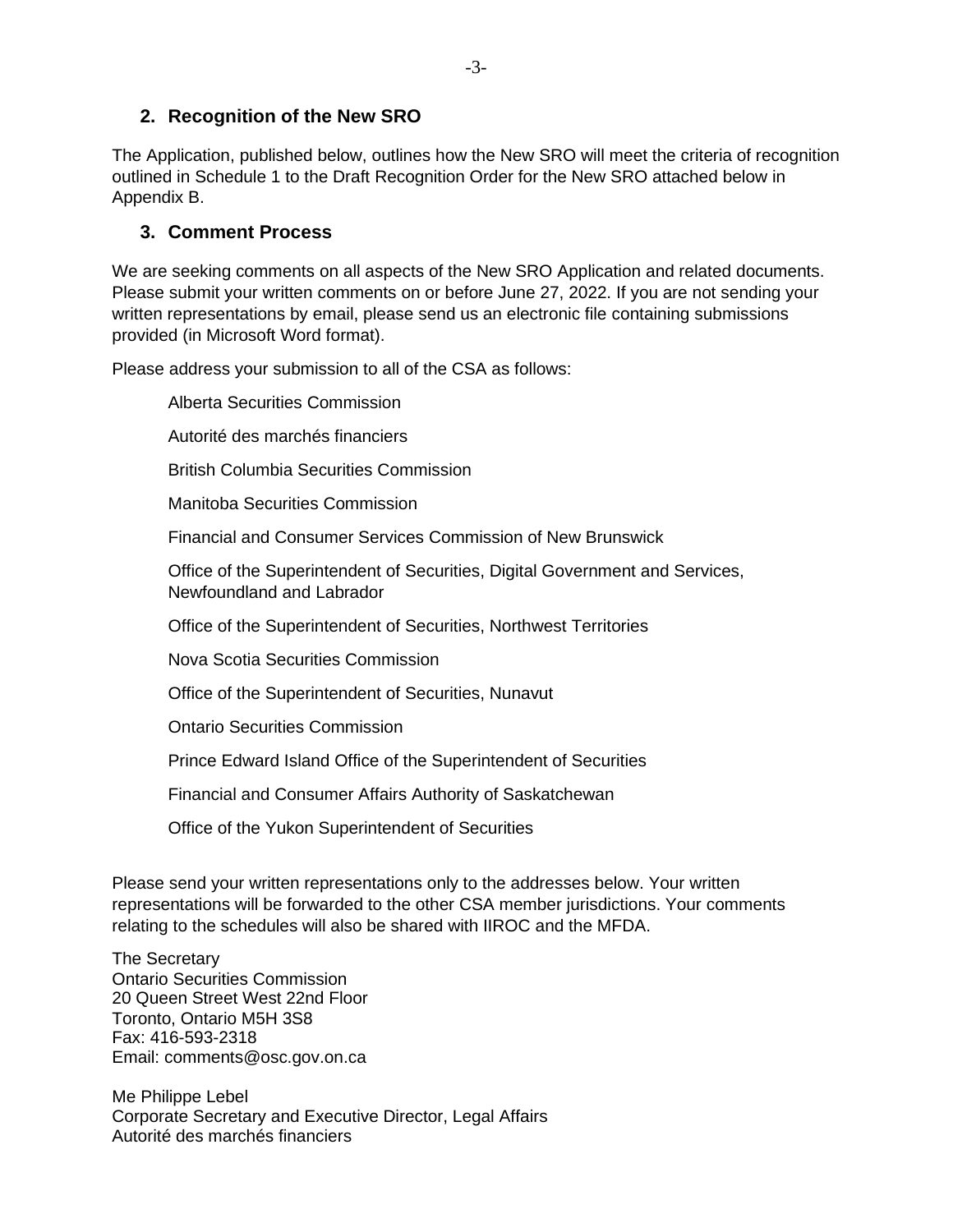Place de la Cité, tour Cominar 2640, boulevard Laurier, bureau 400 Québec (Québec) G1V 5C1 Fax : 514- 864-638 Email: consultation-en-cours@lautorite.qc.ca

Certain CSA jurisdictions require publication of the comments received during the comment period. All written comments received will be posted on the websites of each of the ASC at [www.albertasecurities.com,](http://www.albertasecurities.com/) the AMF at [www.lautorite.qc.ca](http://www.lautorite.qc.ca/) and the OSC at [www.osc.gov.on.ca.](http://www.osc.gov.on.ca/) Please do not include personal information directly in written representations to be published and state on whose behalf you are making the submission.

#### **Questions**

If you have any comments or questions, please contact any of the CSA staff listed below.

Doug MacKay Co-Chair – CSA Working Group Special Advisor, Capital Markets Regulation British Columbia Securities Commission 604-899-6609 [dmackay@bcsc.bc.ca](mailto:dmackay@bcsc.bc.ca)

Joseph Della Manna Co-Chair – CSA Working Group Manager, Market Regulation Ontario Securities Commission 416-204-8984 [jdellamanna@osc.gov.on.ca](mailto:jdellamanna@osc.gov.on.ca)

Sasha Cekerevac Manager, Market Oversight Alberta Securities Commission 403-297-7764 sasha.cekerevac@asc.ca

Jean-Simon Lemieux Analyste expert Autorité des marchés financiers 514-395-0337, ext. 4366 [jean-simon.lemieux@lautorite.qc.ca](mailto:jean-simon.lemieux@lautorite.qc.ca)

Liz Kutarna Director, Capital Markets Financial and Consumer Affairs Authority of Saskatchewan 306-787-5871 [liz.kutarna@gov.sk.ca](mailto:liz.kutarna@gov.sk.ca)

David Shore Senior Legal Counsel, Securities